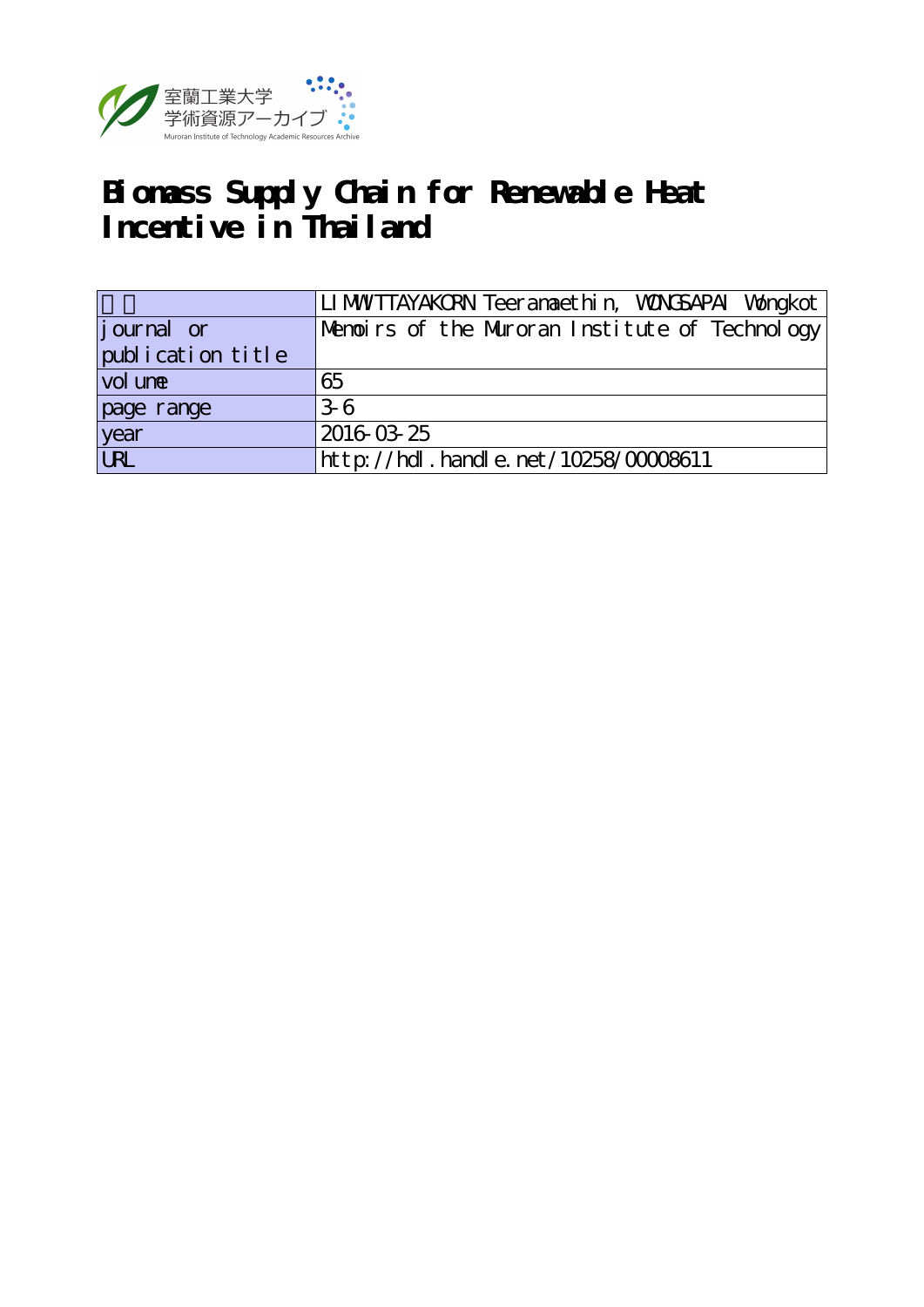# Biomass Supply Chain for Renewable Heat Incentive in Thailand

Teeramaethin LIMWITTAYAKORN \* and Wongkot WONGSAPAI \*

(Received  $26<sup>th</sup>$  October 2015, Accepted  $2<sup>nd</sup>$  February 2016)

#### Abstract

Thailand has the Renewable and Alternative Energy Development Plan for 25 percent in 10 years to identify the framework and direction of Thailand renewable energy development. That consist of 3 main sectors as follows, i.e. (i) renewable for power generation, (ii) renewable heat, and (iii) biofuel. This paper choose to study heat sector. Because the actual renewable heat used did not reach the target. To consider the RHI should be analyzed the whole supply chain because each step of the chain has an impact to cost to calculate the appropriate financial support. The study case of 50 kW power plant using biomass gasification technology is carried out. This research has been done by using Chiang Mai University – Sri Bua Ban located in Lumphun province as a sample model. In this case, the selected biomass is eucalyptus which is enormously planted around the province. The result found that the LCC of the supply chain is 0.46 Baht/MJ or 5 Baht/kg of pellet includes harvesting of 39%, transportation 54%, pretreatment 7%. Because energy conversion process requires just a few costs to change the system, this cost does not include in LCC. Therefore, by the economic calculation, the RHI is about 0.02 baht/MJ or 0.22 baht/kg of wood pellet.

Keywords: Biomass, Supply Chain, Renewable Heat, Incentive, Subsidy

# **1 INTRODUCTION**

Thailand is an energy import country. Around 60 percent of primary commercial energy demand derived from import in 2011. Oil import took a high proportion at 80 percent of a total domestic oil consumption with increasing trend since not capable to increase domestic petroleum production to meet the demand. Substance development on energy will reduce dependency and import of oil and other energy resources, additionally help sharing the risk in providing fuel for power generation which previously depended on natural gas at over 70 percent. Renewable energy would be counted as target fuel expected to significantly substitute natural gas for power generation.

The Alternative Energy Development Plan (AEDP) consists of three main sections as follows, i.e. (i) renewable for power generation, (ii) renewable heat, and (iii) biofuel. While the subsidy program in biofuel production and power generation have been started for years, but the renewable heat incentives are still in limit and focus in only small solar water heater programs Hence, the renewable heat figures compared to AEDP are still far behind the plan, as presented in Table 1.

According to this situation, the promoting of renewable heat schemes is necessary and the start of Renewable Heat Incentive (RHI) in Thailand to promote the renewable energy use such as waste, biomass, biogas and solar to replace the fossil fuel such as LPG, LNG, oil and coal in thermal utilization is strongly required. This leads to the study of the RHI program in Thailand.

Table 1 Performance of renewable heat compared to AEDP Target (as 2013)

| <b>Types of</b><br>energy | Unit* | <b>Target</b><br>in 2021 | 2013  | 2014<br>$(Q1-Q3)$ ** | <b>Success</b><br><b>Rate</b> in<br>$2013\frac{6}{90}$ |
|---------------------------|-------|--------------------------|-------|----------------------|--------------------------------------------------------|
| Heat                      | ktoe  | 9,800                    | 5,279 | 4,368                | 53.87                                                  |
| Solar                     | ktoe  | 100                      | 4.54  | 4.9                  | 4.54                                                   |
| <b>Biomass</b>            | ktoe  | 8,500                    | 4,694 | 3,929                | 55.22                                                  |
| <b>Biogas</b>             | ktoe  | 1,000                    | 495   | 361                  | 49.5                                                   |
| <b>MSW</b>                | ktoe  | 200                      | 85    | 73.5                 | 42.50                                                  |

\*ktoe = kilo tonne of oil equivalent

\*\* $Q1-Q3$  = quater1 to quater3

#### **2 METHODS**

#### **2.1 Biomass for Heat Supply Chain Modeling**

In this study, a biomass heat supply chain is comprised of four main components of harvesting and collection,

<sup>\*</sup>Department of mechanical engineering,

Faculty of Engineering, Chiang Mai University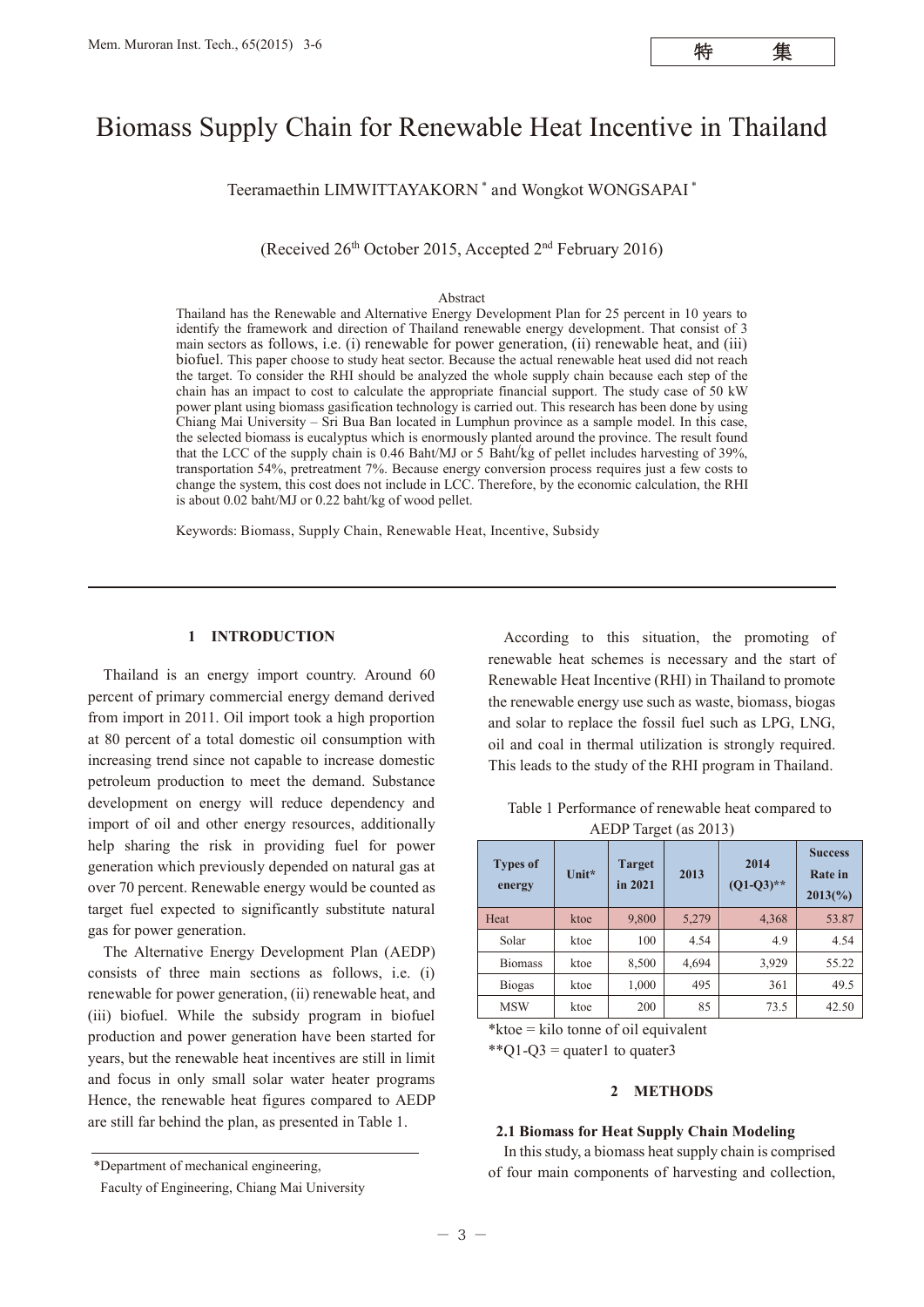

Fig. 2 Biomass for Heat Supply Chain Management

pre-treatment, transport and heat conversion as shown in Fig. 2

#### 2.1.1 Fast-growing wood plantation

Fast-growing wood can grow in many soil types such as watercourses, flood plains, dry forest types, semi-arid areas and long term arid. Furthermore, it can survive in acidic or sandy alluvial soils with precipitation less than 650 mm/yr. Only limestone soil condition cannot be tolerated to the fast growing wood. The mature tree height can be up to 24-26 m tall with 1-2 m diameter at 40% relative humidity the heating value of dry wood is *10.9 MJ/kg* (eucalyptus wood chip) (2)

#### 2.1.2 Transportation

 The transportation of biomass from Lamphun was mainly done by truck-based transportation. An average fuel cost for fully-loaded transportation consumption was *0.0180 litres/tkm* while an average fuel consumption for non-loaded transportation was *0.2133 litres/tkm*. The maximize capacity of fast-growing transportation was 8 kg per transportation vehicle

# 2.1.3 Conversion

To maximize the efficiency of the total combustion,

the fuel wood conversion was carried out to reduce the size of biomass which was not less than 5 cm in diameter and not more than 10 cm in length.

#### 2.1.4 Heat to Power Generation

The electricity power was generated by a steam turbine power plant. Mechanical power is produced by a heat engine that transforms thermal energy which flow from a high temperature sources to low temperature sources. All thermal power plants produce heat provided by biomass as a by product of the useful electrical energy produced. Steam turbine power plants operate on a Rankine cycle show in Fig. 3.

The main components of a steam turbine power plant are 1) Boiler 2) Steam Turbine 3) Generator 4) Condenser and 5) Boiler Feed Pump. The steam is created by a boiler, where pure water passes through a series of tubes to capture heat normally provided by burning fossil fuel or in this case, the biomass. The superheated steam leaving the boiler then enters the steam turbine throttle, where it powers the turbine and connected generator to make electricity.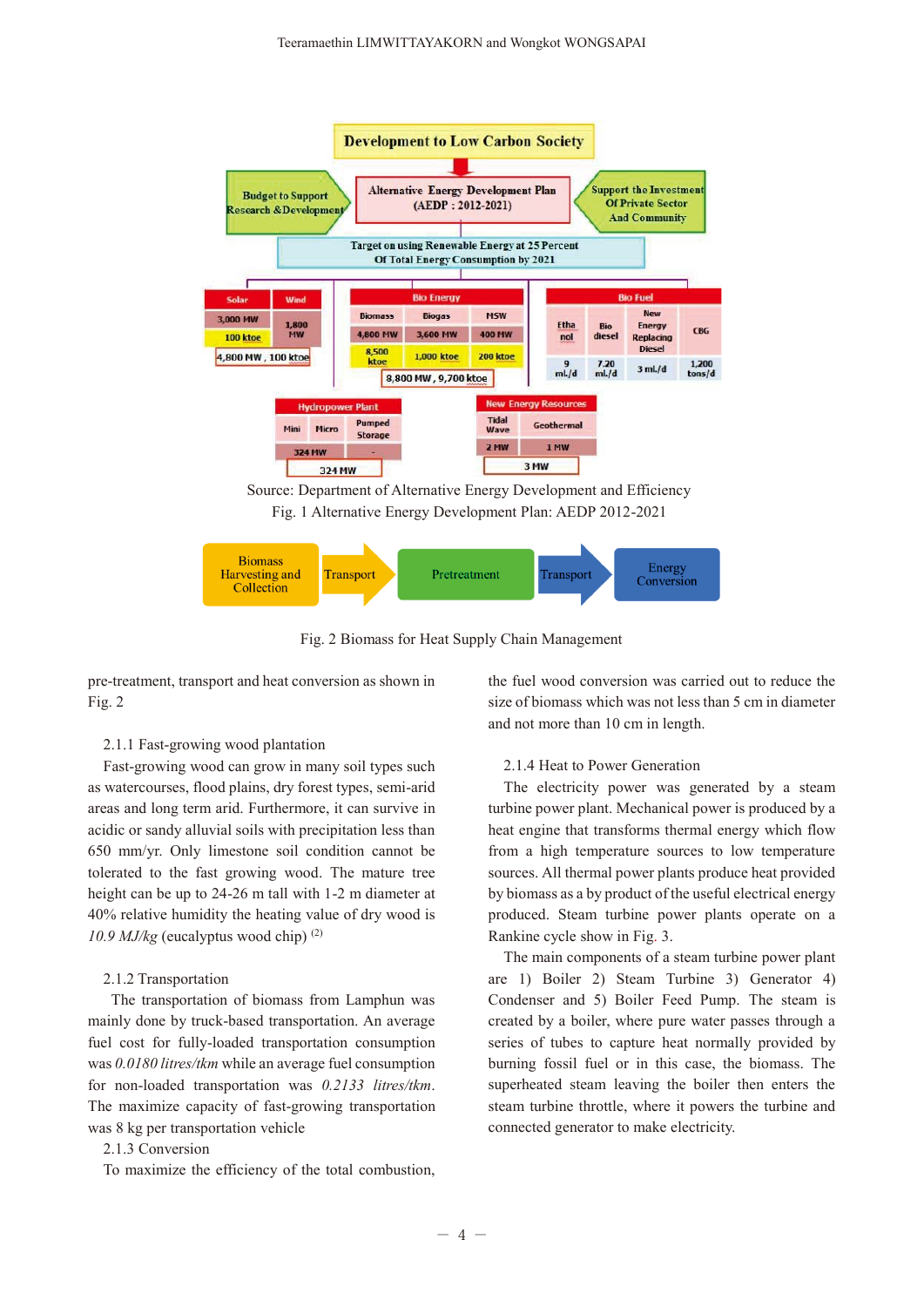

Fig. 3 Steam turbine power plants

# **2.2 Life Cycle Costing**

Life cycle costing analysis involve the economic evaluation technique that determines the total cost of owning and operating a production facility over period of time by using Life Cycle Cost Analysis (LCCA).

$$
LCC = CC + CO&M + CF - S
$$

Where:  $C_C$  = The capital cost (Baht)

 $C<sub>O@M</sub>$  = Operation and Maintenance Cost

 $C_F$  = Fuel Cost

 $S =$  Savage Value

This research was conducted to examined the following hypotheses of the Biomass Generation

• The electricity peak demand of the area is *50 kWe*.

• The generator operation period is *7,008 hour/yrs.*

• Fuel wood less than 5 cm in diameter and not more than 10 cm in length.

• Wood production *30.8 tons/Rai.* 

• Relative humidity of the harvested fuel wood *60 %*.

• Relative humidity of the fuel wood before power generation *40 %.*

• At 40% relative humidity the heating value of dry wood is *10.9 MJ/kg .*

• Overall efficiency from fuel wood combustion to the boiler feed pump *80 %.*

• The annual power generation is *350,400 kWh.*

Details of the above production costs of the biomass generation system can be present as 4 separate factors.

## **1. The Capital Cost (CC)**

The capital cost includes the initial capital expense of a project. The costs are expressed as annual expenses incurred at the end of each year and determine by the formula:

$$
C_C = P \left[ \frac{i(1+i)^N}{(1+i)^N - 1} \right]
$$

where:  $N =$  Number of years  $P =$  Production cost (Baht)  $i =$  Discount Rate % / year

# 2. Operation and Maintenance Cost (Co&M)

The sum of all yearly scheduled operation and maintenance costs (O&M). O&M usually assign as 20 percent of capital cost and determine by the formula:

$$
PW = \sum_{t=1}^{n} \frac{F_t}{(1+i)^t} = \sum_{t=1}^{n} \frac{F_0(1+e)^t}{(1+i)^t}
$$

where:  $PW =$  Present value of the project (Baht)

 $Ft =$  Production cost at the t year,  $t =$ 

 $1, 2, 3, \ldots$ n

- $Fo =$  Production cost at the present year
- $e =$  Escalation rate

 $n =$  Project period (year)

# **3. Fuel Cost (CF)**

The calculation is as same as O&M cost. The energy cost of a system is the sum of the yearly fuel cost.

#### **4. The Salvage Value (S)**

Salvage value is the net worth cost value at the end of the production system as the net worth in the final year of the life-cycle period. The salvage value rate is 10 % of the original cost by calculate the salvage value and subtract with the production cost in each year by the formula:

$$
S = \frac{S_n}{(1+i)^n} \left[ \frac{i(1+i)^n}{(1+i)^n - 1} \right]
$$

where: S = Salvage value in each year (Baht/year)

Sn= Salvage value at the n year

- $i =$  Discount Rate % / year
- $n =$  Project period (year)

# **2.3 Renewable Heat Incentive**

The economic assumptions for RHI in this study are as follows.

Debt to Equity Ratio (D/E) varies from 50:50, 60:40, 70:30 and 80:20,